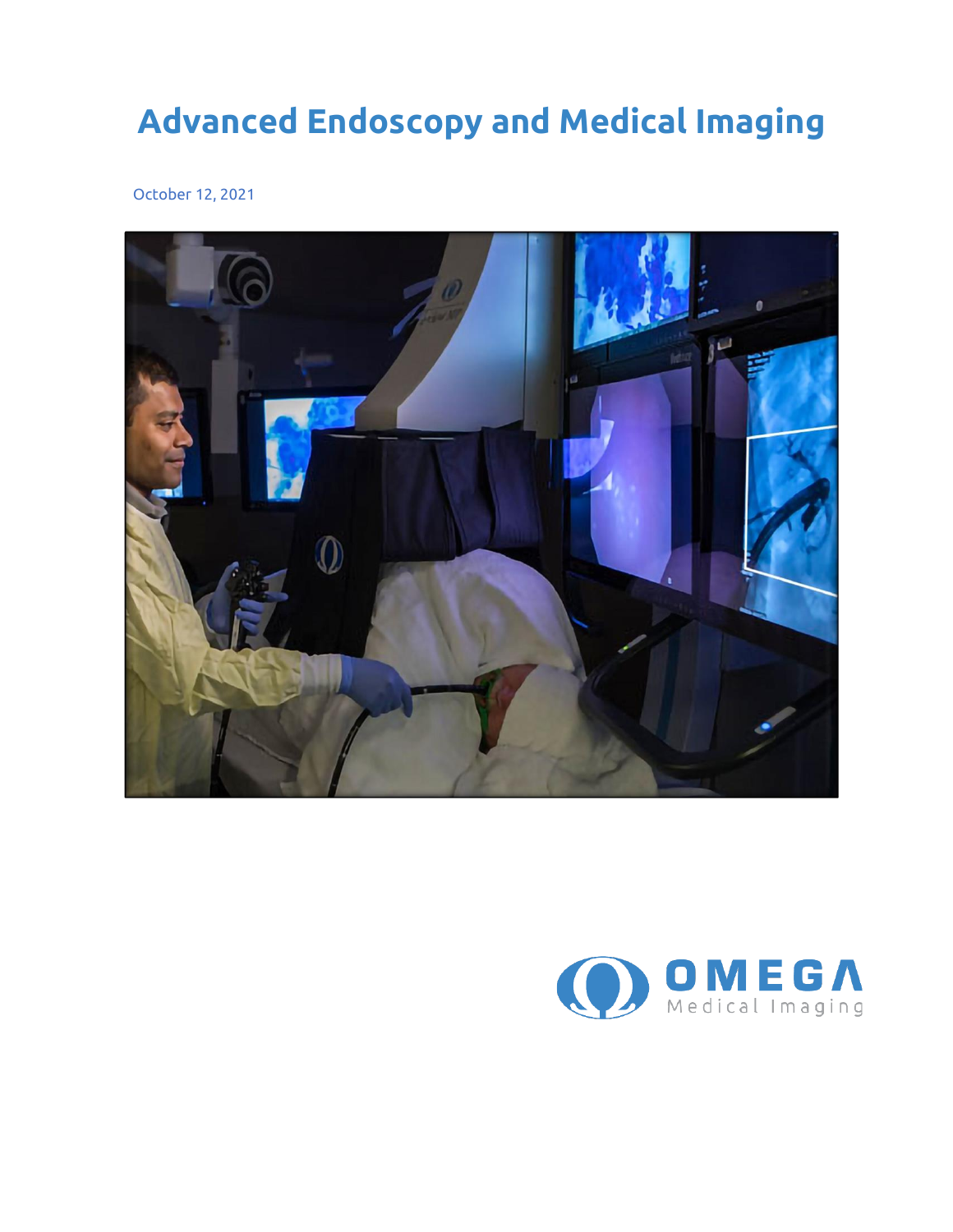Gastrointestinal endoscopy is a minimally invasive medical procedure that uses endoscopes and other technology such as medical imaging to diagnose and treat digestive tract issues. Advanced endoscopy provides your doctor a more detailed view of your digestive tract, allowing them to diagnose and treat your condition without the need for large incisions or traditional surgery. Advanced endoscopy includes specialized therapeutic procedures such as ERCP, EUS, stent placements, and endoscopic resections.

During your endoscopic procedure, your doctor will send an endoscope – a long, thin, flexible tool with a camera and a light on the end – down your esophagus, working it through your digestive system. The endoscope provides a high-quality picture displayed on a monitor that gives your doctor a clear view of your gastrointestinal conditions and provides a means to treat them.

An endoscope can be equipped with various tools that enable the taking of biopsies, the draining of fluids, the insertion of stents (like what a heart surgeon might do), as well as other procedures. Advanced endoscopy is used for the collection of tissue within the gastrointestinal (GI) tract for biopsy, including tissue from other organs such as the pancreas or liver. Advanced endoscopy can be used to drain fluid or infections or to insert dilating balloons or stents to fix a blockage within the GI tract. Advanced endoscopy can also be used to remove bile or pancreas duct stones or polyps or other growths.

One specific procedure performed using advanced endoscopy is an endoscopic retrograde cholangiopancreatography – an  $ERCP$ . ERCP is used to diagnose and treat conditions of the bile ducts and pancreas and combines the endoscope use with X-rays – specificall[y fluoroscopy.](https://www.fda.gov/radiation-emitting-products/medical-x-ray-imaging/fluoroscopy) Fluoroscopy provides real-time visualization – a live video – that allows precision guidance during a procedure. Fluoroscopy gives your doctor the "eyes to see" while they perform the procedure inside your body without cutting you open. Fluoroscopy is used for guidance and anatomical positioning as well as to see any blockage or narrowing.

As with other endoscopic procedures, an endoscope is guided through your esophagus and GI tract to the spot where the ducts of the biliary tree and pancreas open to the duodenum. The endoscope is used to inject dye through a tube into the ducts so they show up on X-rays – on the live video for your doctor.